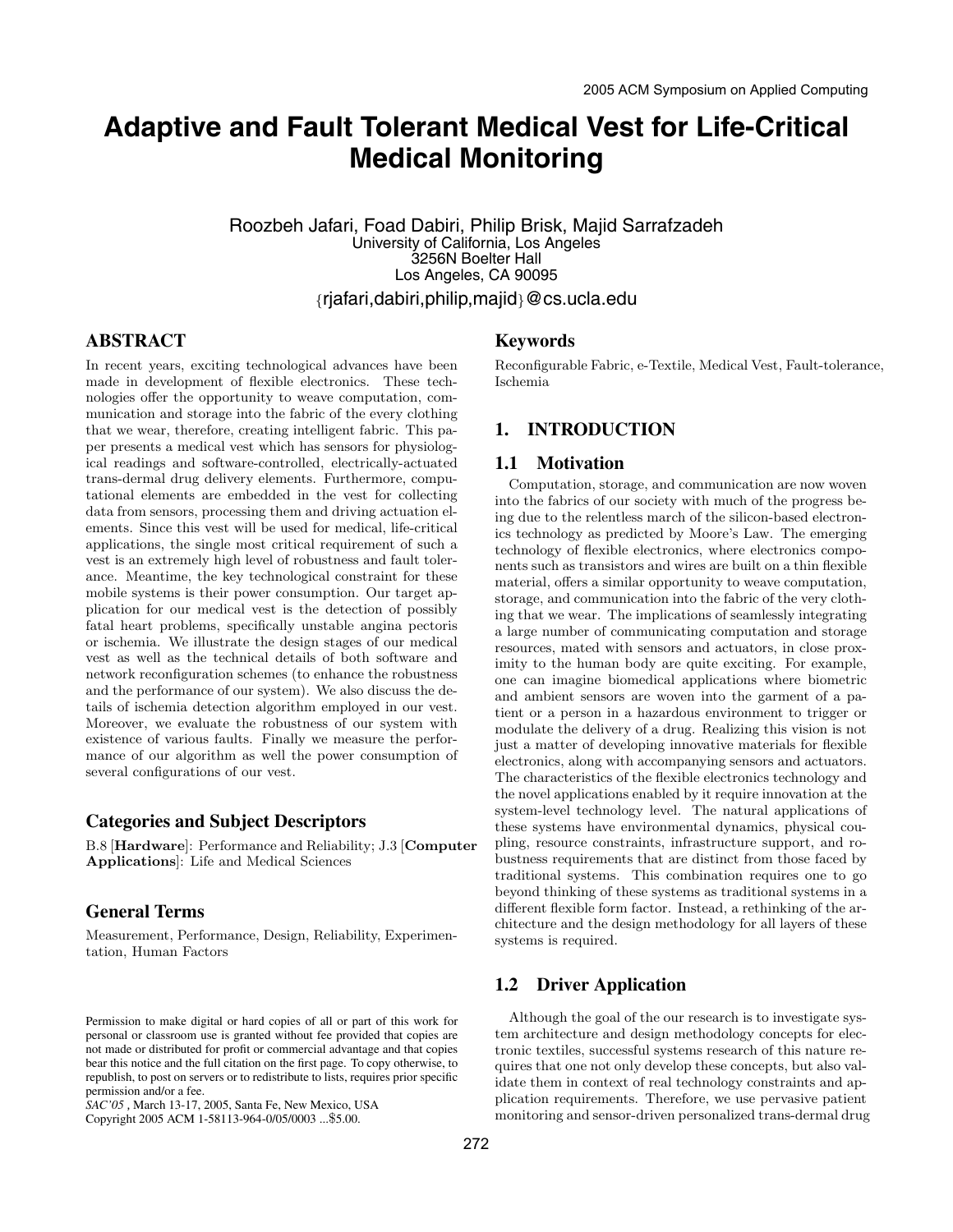

**Figure 1: System Architecture of the Medical Jacket**

delivery as our driver application. One possibility of leveraging electronic textile technology in the context of such an application is to create a flexible garment (i.e., vest) that the patient can wear, which has sensing, computation, communication, and actuation elements embedded in it. We are developing such a prototype vest called medical jacket. Ideally, such a personalized drug delivery vest should have sensors on both the interior (to measure physiological readings) and on the exterior (to measure environmental readings such as the presence of toxins in the surroundings), and a softwarecontrolled, electrically-actuated trans-dermal drug delivery system. It should allow low-latency, fine-grained adaptation of the drug dosage based on continual physiological measurements in the case of patients, and based on both environmental and physiological measurements in the case of people operating in hazardous environments. More generally, our application driver is representative of biomedical applications where information technology is integrated into fabrics and textiles. Figure 1 shows the overall system architecture of the medical jacket. As is evident from the Figure 1, the vest consists of four main subsystems: control (or computation), communication, sensing, and actuation.

One of target applications of our medical jacket is the detection of possibly fatal heart problems, specifically unstable angina pectoris. Angina Pectoris is a fatal medical condition with more than 7 million sufferers in the U.S. alone. In the unstable angina pectoris form of the condition, fatal attacks happen in an unpredictable manner, even when the patient is at rest. Using the architecture that has been discussed in the previous sections, we can achieve constant monitoring and life-saving drug delivery in the emergency situation even when the patient is away from any conventional emergency medical help. With the medical jacket the patient can have a personalized tuning for the system by his/her physician and can continue with the normal life activities with the vest. Drug delivery algorithms running on the vest, finely tuned by the patients physician, can be used prevent any fatal results.

Angina pectoris is characterized as an acute chest pain or discomfort due to coronary heart disease and is considered as a symptom of myocardial ischemia. Electrocardiogram analysis is the standard used for the diagnosis of ischemia. However, ECG waves are highly patient dependent and the analysis is generally performed by the clinician manually (through observation of the ECG waves).

### **2. RELATED WORK**

Several "wearable" technologies exist to continually mon-

itor patient's vital signs, utilizing low cost, well-established disposable sensors such as blood oxygen finger clips and electrocardiogram electrodes.

The Smart Shirt from Sensatex [5] is a wearable health monitoring device that integrates a number of sensory devices onto the Wearable Motherboard from Georgia Tech [12]. The Wearable Motherboard is woven into an undershirt in the Smart Shirt design. Their interconnect is a flexible data bus that can support a wide array of sensory devices. These sensors can then communicate via the data bus to a monitoring device located at the base of the shirt. The monitoring device is integrated into a single processing unit that also contains a transceiver. The SmartShirt design features plastic optical fiber that can be used to detect punctures however, they do not have any means of dealing with these punctures other than reporting them via the transceiver. In contrast, our design features a reconfigurable interconnect rather than a large data bus - which can dynamically adjust to punctures or tears. Moreover, we provide further fault tolerance through distributed control buttons. In the event that their single processing unit (and transceiver) is damaged or the control lines leading to the device are torn, the Smart Shirt is virtually inoperable. In our design, we distribute control to multiple processing elements and can accommodate multiple communication buttons. This ensures that a tear or puncture to our vest will not result in total system failure. This fault tolerance is essential in the demanding and/or hazardous environments targeted by this research. Firefighters, policemen, soldiers, astronauts, athletes, and others working in hazardous environments need robust material that can sustain damage and yet still reliably provide service. Finally, our design supports actuation, such as a drug delivery system that could provide immediate medical attention to individuals in environments that would be difficult to bring medical personnel - either due to their remoteness (i.e. in the case of an astronaut or mountain climber) or the danger involved (i.e. in the case of a potential biohazard or fire). By automating the treatment, as well as the detection, our envisioned capability will provide more fault tolerant means of safeguarding the life of the wearer of garments such as the medical jacket described earlier. Several other technologies have been introduced by MIT called MIThril [10], e-Textile from Carnegie Mellon University [6] and Wearable e-Textile from Virginia Tech [13]. None supports the concept of reconfiguration due to faults or tears as the medical jacket does.

# **3. DESIGN OF MEDICAL JACKET**

#### **3.1 Interconnection Topology**

The interconnection medium for our proposed system is a mesh of wire segments. The mesh interconnection topology is a wire-frame that has a regular structure, each vertex being connected to exactly four other vertices.

Mesh networks have several significant advantages. Each node has a dedicated communication link with every other node on the network and also has access to the full bandwidth available for that link. Nodes on buses must share the bandwidth available on the bus medium. Besides, in a mesh, multiple paths exist between devices. This brings a great robustness against faults. If a direct path between two nodes goes down, messages can be rerouted through other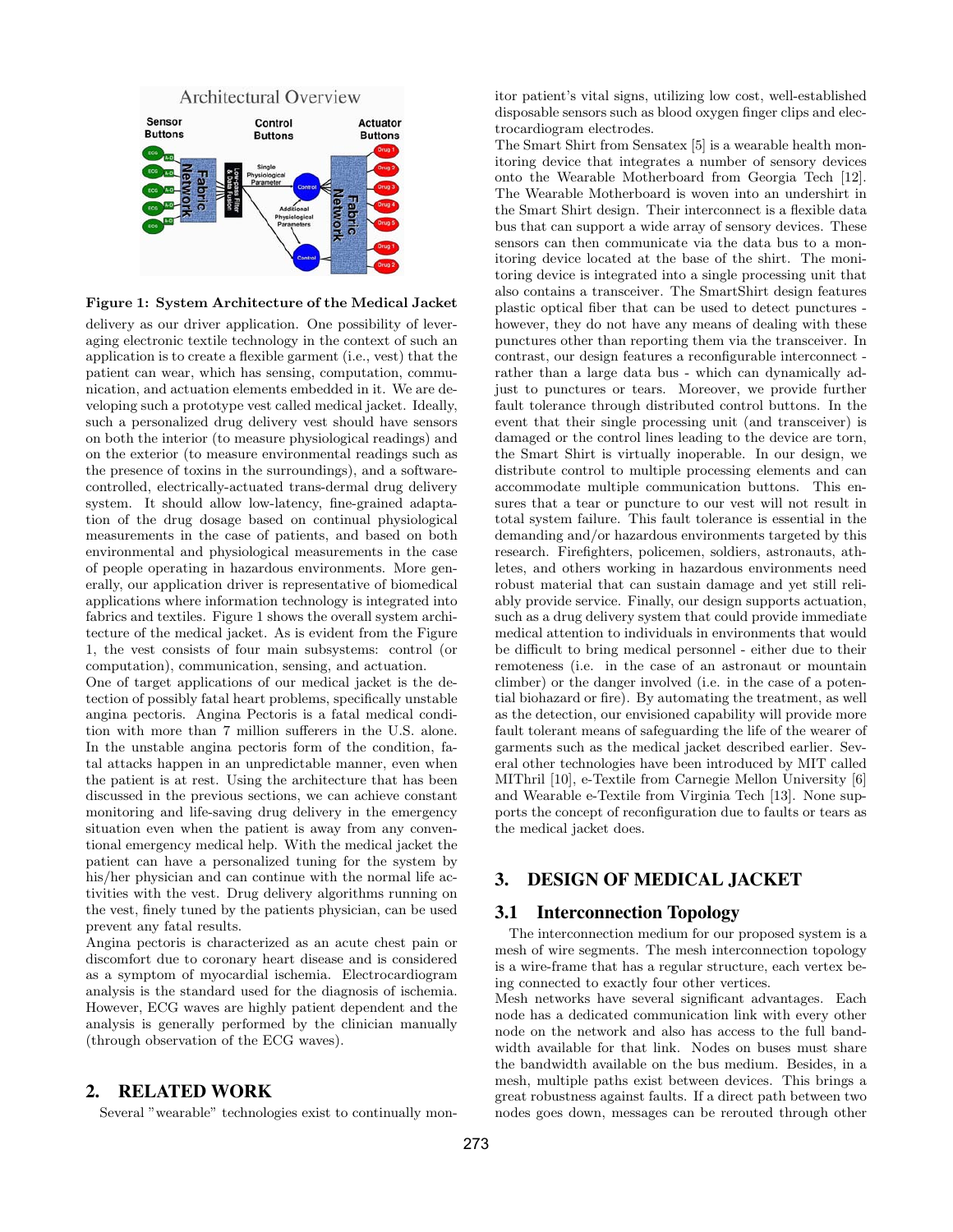paths. Moreover, it has considerable scalability and can be easily manufactured. The manufacturing issues become more significant because in our system wires are integrated into the fabric and with current fabric manufacturing technology, this can be easily achieved. Furthermore, the mesh interconnection is highly regular which assist us in routing and placement of sensors and computational units. A picture of our fabric with mesh interconnection is shown in Figure 2.



**Figure 2: Fabric with Mesh of Wires**

#### **3.2 Computational Units/Controllers**

The dot motes developed at the University of California, Berkeley offer a tiny, low cost computation platform for embedded applications. It comprises a programmable ATmega128 microcontroller from Atmel. The ATmega128 [1] is a low-power CMOS 8-bit RISC microcontroller. The ATmega128 achieves a throughput of up to 1 MIPS per MHz. The ATmega128 also provides 128K bytes of In-System Programmable Flash, 4K bytes of EEPROM, 4K bytes of SRAM, and several peripherals including a real time counter, four timers, two UARTs (*Universal Asynchronous Receiver and Transmitter*), an ADC, and a byte oriented two-wire serial interface – also called the Inter Integrated Circuit  $(I^2C)$  interface.

#### **3.3 Switches**

The dot motes are connected to UART lines through programmable switches to create the distributed computation fabric drawn in Figure 4. The switches used for this purpose are ADG714 ICs from Analog Devices. These are CMOS, octal SPST (single-pole, single-throw) switches controlled via a 3-wire serial interface.



**Figure 3: Switch Model**

All three terminals on each side is connected to a horizontal or a vertical wire segment. Six type of connection may be established with this switch. Two connections are straight connections whereas the other are bent connections.



**Figure 4: A Dot-Mote along with a Switch**

#### **3.4 Sensing Components**

Myocardial Ischemia is basically caused by lack of oxygen and nutrients to the contractile cells. Frequently it may lead to myocardial infraction. This causes severe consequence of heart failures or arrhythmia that may yield death. An electrocardiogram (ECG / EKG) is an electrical recording device of the heart signals and is used in the investigation of heart diseases including Ischemia. The ECG monitoring system that we use utilizes ten electrodes. The electrodes (or leads) are attached to the patients arms, legs, and chest. The electrodes detect the electrical impulses generated by the heart, and transmit them to the ECG machine. From the ECG tracing, the heart rate, the heart rhythm, whether there has been a prior heart attack, whether there may be coronary artery disease and whether the heart muscle has become abnormally thickened can be determined. Digitized samples are sent to the dot-motes for Ischemia detection process through UART protocol. The ECG that we utilize is manufactured by Midmark Diagnostics Group [2].

#### **3.5 Actuators**

Nitroglycerin is used to prevent Ischemia (Angina). It works by relaxing the blood vessels to the heart, so the blood flow and oxygen supply to the heart is increased. Various routes of administration are proposed such as sublingual tablets, extended-release capsule, skin patches (transdermal), spray and ointment. A rich area of research over the past 10 to 15 years has been focused on developing transdermal technologies that utilize mechanical energy to increase the drug flux across the skin by either altering the skin barrier (primarily the stratum corneum) or increasing the energy of the drug molecules. These so-called active transdermal technologies include iontophoresis (which uses low voltage electrical current to drive charged drugs through the skin). Ionotophosis is defined as the introduction, by means of a direct electrical current, of ions of soluble salts into the tissues of the body for therapeutic purposes [9]. It is a technique used to enhance the absorption of drugs across biological tissues, such as the skin. Transdermal iontophoresis is an excellent candidate for our application since it is controlled by electrical signals. Such a drug delivery unit is shown in Figure 5.



**Figure 5: Electrode for Transdermal Iontophoresis System**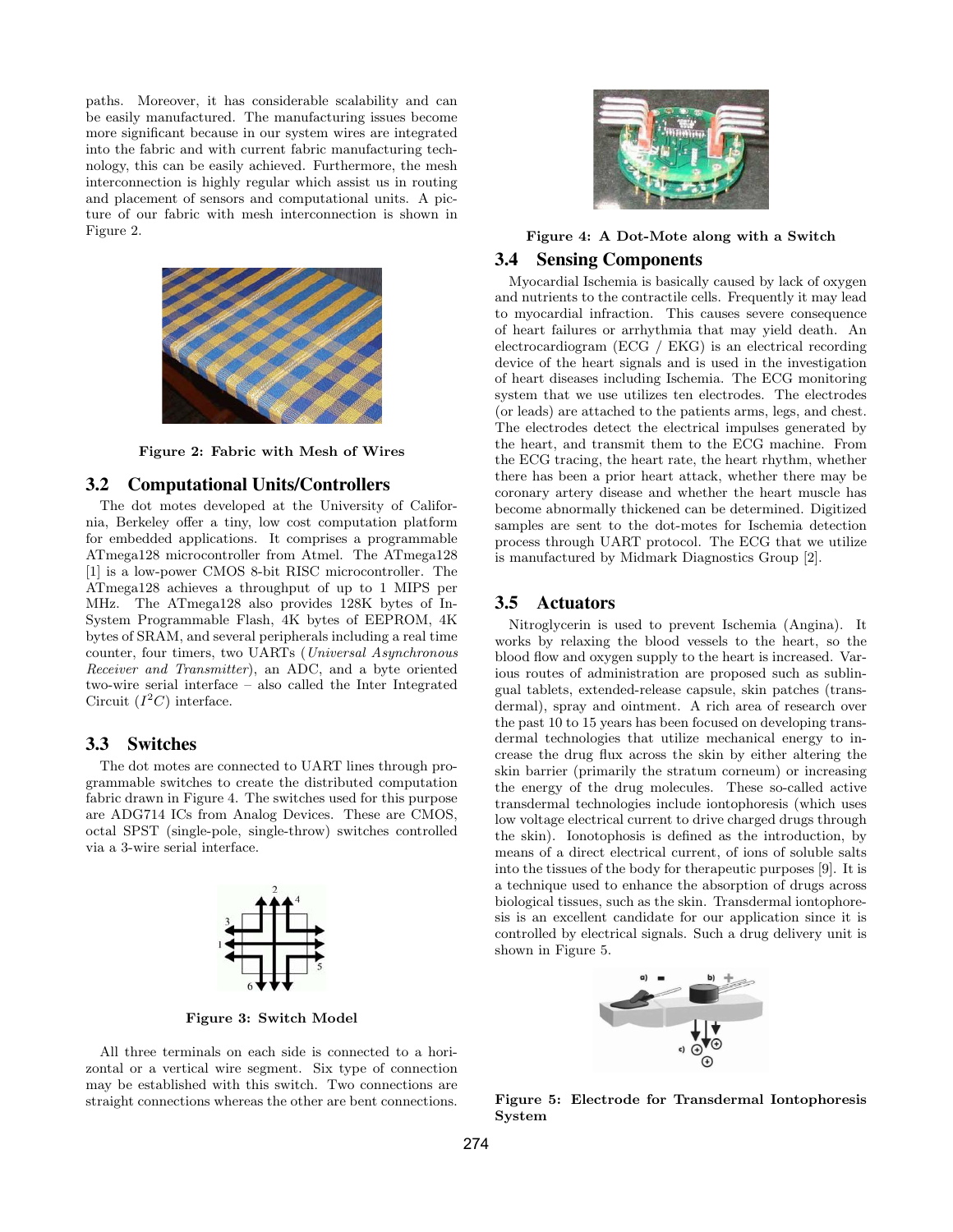Nitroglycerin may lose its effectiveness over time, so physicians generally schedule nitrate-free breaks to prevent tolerance. A valid concern exists that nitrate-free periods might increase the risk for angina and adverse heart events. With on-line monitoring performed in our medical jacket, we avoid excessive amount of drug administration and eliminate its risks.

# **4. ISCHEMIA DETECTION AND DRUG DE-LIVERY METHOD (IDDD)**

### **4.1 ECG Interpretation**

As the heart undergoes depolarization and repolarization, the electrical currents that are generated spread not only within the heart, but also throughout the body. This electrical activity generated by the heart can be measured by an array of ECG electrodes placed on the body surface. A typical ECG signal is shown in Figure 6. P, QRS and T Segments which are analyzed in the algorithm are shown in the Figure.



**Figure 6: A typical ECG Signal**

#### **4.2 Ischemia Detection and Drug Delivery**

Our ischemia detection algorithm incorporates a collection of initial tuning sessions to extract the normal heart pattern of the patient. These initial ECGs are selected to include a range that span different activity levels and various days of the initial tuning period (rest, exercise, stress...etc). For diagnosis, common ECG patterns of the heart signal are used such as: heart rate, PR interval, QRS duration, QT interval duration, ST interval ...etc. In addition, a collection of abnormal ECG patterns associated with the ischemic conditions are stored. Normal ECG patterns of the patient along with the standard indications and abnormal patterns of ischemia are incorporated as a basis for the rest of the automated analysis that is performed by the reconfigurable vest as shown in Figure 7. At the end of the initial tuning period, the drug delivery decision is based upon tuning information provided by the patient's cardiologist. Tuning of the algorithm will determine the criticality of the wave according to the deviation from the normal values of the patient and the matching with abnormal ischemic patterns according to the guideline provided by the clinician through tuning.

Nitroglycerin delivery through a patch is used as an initial response to heart attack. One of the main reasons that nitroglycerin is used in this system is the fact that it does not generate any risk to the patient if the condition is not actually a heart attack.

In the ischemic ECG, the ST region of the curve has values abnormally lower or non-existing compared to patients average heart signal shown in Figure 7. Similarly an abnormal heart signal detected with unusual QRS complex with extremely low 1mV R voltage on the specific probe of the ECG as shown in Figure 7.

Our ischemia detection algorithm is capable of detecting ischemic heart attacks that show ST region indications such as: non-existing ST region, elevation, slope abnormalities according to the preset normal and abnormal ranges. Furthermore, the algorithm is capable of detecting other heart signal abnormalities such as QRS complex width, abnormal interval ranges and voltages for P,R,S,T,Q waves, etc. As a crucial part of its nature the algorithm is fast and runs on real-time data.

# **4.3 Implementation of Algorithm on Processing Units**



**Figure 8: Ischemia Detection Operations**

As shown in Figure 8, at the first step of the algorithm, signals from ECG are passed through a bandpass filter to reduce the noise and remove the bias voltage. The filter is an FIR window band-pass filter with cutoff frequencies adjusted at 6*Hz* and 400*Hz* . Rest of the algorithm can be partitioned into two sections, ECG signal characterization and ischemia pattern matching.

ECG Signal Characterization:

After the signal is filtered, QRS complex is detected and consequently heart rate is observed. Each time a local peak is detected, it is classified as QRS complex, T-Wave or noise. So, at the end of each period new values of QRS complex, ST interval and T-Wave amplitude are updated. Basic rules to find a QRS and ST segments are as follows:

- Peaks that precede or follow larger peaks by less than 200 ms (50 samples) are ignored.
- If a peak has occurred after 360 ms (90 samples) of the previous peak and the maximum derivative of the signal is at least half of the previous peak (i.e. QRS complex), identify the peak as T-Wave.
- If the peak is larger than the threshold, call it QRS complex.
- Update the threshold as the mean of the last 8 QRS peaks detected multiplied by constant factor  $TH(TH =$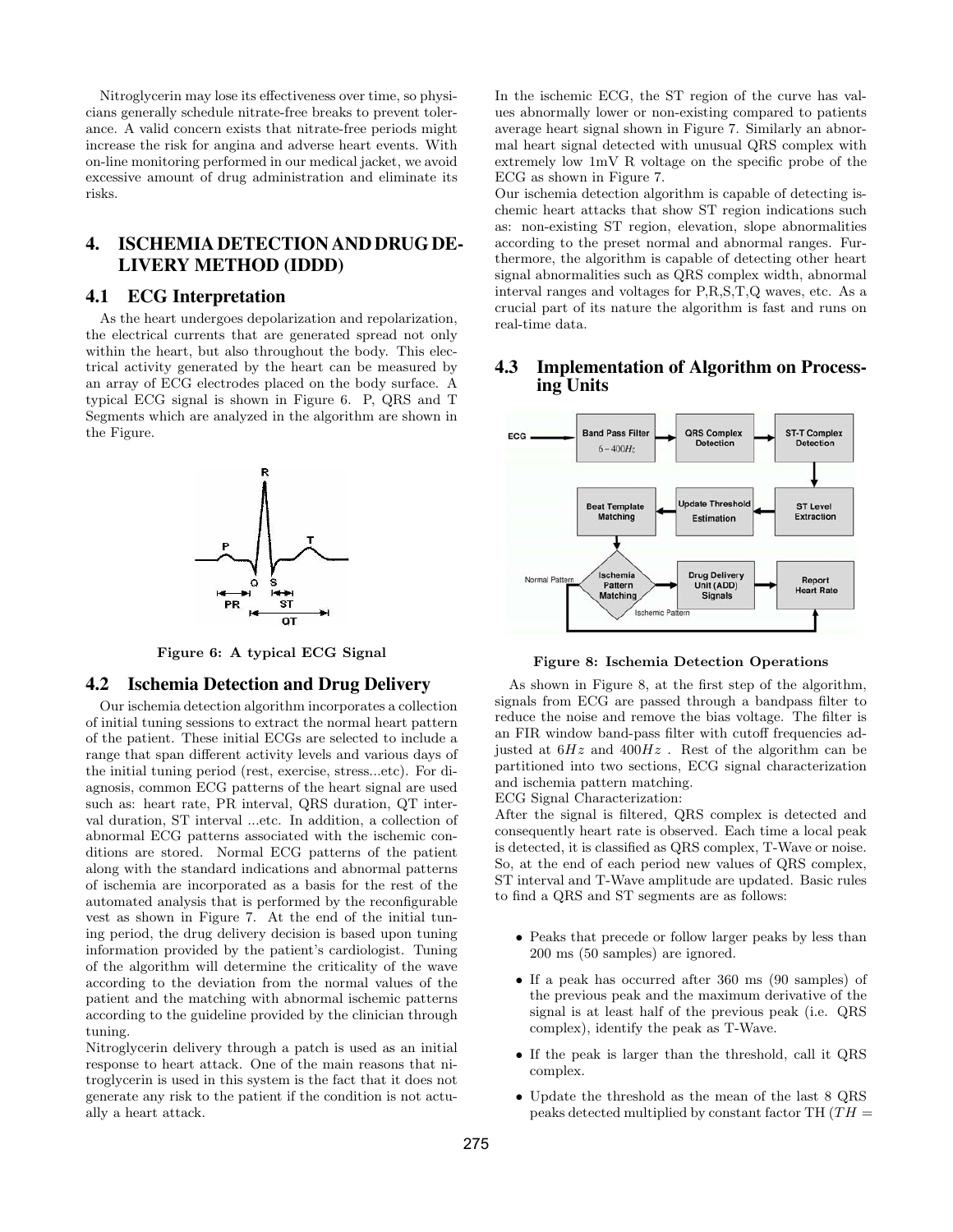

**Figure 7: Normal and Abnormal ECG Signals**

0*.*9). A good estimate on QT duration can be achieved from the following equations [11]:

$$
QT = \begin{array}{c} 8 \\ < 0.384RR + 99 \\ 0.156RR + 236 \\ \vdots \\ 0.166RR + 277 \\ \text{RR} > 1000 \text{ms} \end{array} \begin{array}{c} \text{RR} < 600 \text{ms} \\ \text{R} \text{R} < 600 \text{ms} \\ \text{R} \text{R} \text{R} \text{R} \\ \end{array} \begin{array}{c} 8 \\ 1000 \text{ms} \\ \text{R} \text{R} \text{R} \text{R} \\ \end{array}
$$

RR is the heart beat period. At the beginning, the threshold is estimated to be the mean of the two maximum peaks in a 2 second interval.

Ischemia Pattern matching:

When a beat is detected, it is characterized by a number of features such as width, amplitude, and R-to-R interval. The beat is also compared to previously detected beat templates. If the beat closely matches a previously classified beat template, its information is retrieved from its matching type. Otherwise, the beat is classified based on its beat features as described below:

Ischemia may change ECG signals in different ways and mostly affect ST-T complex. In our algorithm, four major patterns in ECG are considered as ischemic patterns [7]:

- T-Wave Enlargement: If the T-Wave Amplitude is increased by more than 1mV.
- ST Level increase: If ST segment deviation is greater than 1mV.
- QRS end change: An upper shift in the QRS end (Swave) may be a sign of ischemia.
- QRST deformation: Myocardial ischemia may cause a deformation in ECG signals which results in increase of the integral of the waveform from S-wave to T-wave. At each period this integral is evaluated and compared to a threshold.

If a beat matches neither of the above criterion nor any of the beat templates already stored in the memory, it is considered as an "UNKNOWN" beat. In this case, the mote inquire about the type of the unknown beat from other processing units in the network and once the information is retrieved, the mote replaces the least recently accessed beat template with the new beat in its memory. This process increases the communication overhead of the system between various processing units and hence increases the power consumption. However, it is inevitable since the accuracy of the algorithm is extremely important and we may not tolerate to miss UNKNOWN beats.

Once an ischemic behavior is detected in one period of ECG signals, we keep track of ischemic patterns for at least 30 seconds [8]. If we detect a continuous 30 second ischemic behavior, this would be considered as occurrence of ischemia and drug administration will start.

There exists various tools on PhysioToolkit web-site [4] for bio-signal processing, however, our processing units (dotmotes) with their very constrained resources as well as the special communication requirements of electronic devices in our medical vest forced us to reproduce the algorithm and implement the software for our embedded system.

# **5. RECONFIGURATION**

#### **5.1 Network Topology in Medical Jacket**

As discussed earlier, the interconnection medium of the medical jacket is a mesh of wire segments. We employ four dot-motes as computational units placed at the corners of a square in our interconnection network as shown in Figure 9. Every dot-mote is accompanied with a switch which is described in Section 3.3. In this prototype, we use a mesh of size 4x4. The center square of wire segments are associated with inter-mote communication and will be referred as inner square in this paper. The outer square of wire segments (mesh of size 4x4) is responsible for carrying ECG and drug delivery signals. The switches, controlled by dot-motes, connect ECG, drug delivery or inter-mote communication lines to the motes. There exist two pairs of wires in inner square to improve the reliability of inter-mote communication. In case if a pair of wires fails, switches can swap to the other pair and reconfigure the circuit.

# **5.2 Processing, Synchronization and Reconfiguration in Medical Jacket**

The ischemia detection algorithm is previously elaborated in Section 4.3. The dot-motes perform the processing, however, since we have eight channels of ECG, the computational capability of one dot-mote does not suffice to process the data from all ECG channels. Therefore, the algorithm is distributed over four dote-motes. Each mote accomplishes interpretation of ECG signals of two channels. The synchronization ensures that every ECG channel is being processed by at least a dot-mote. Therefore, synchronization among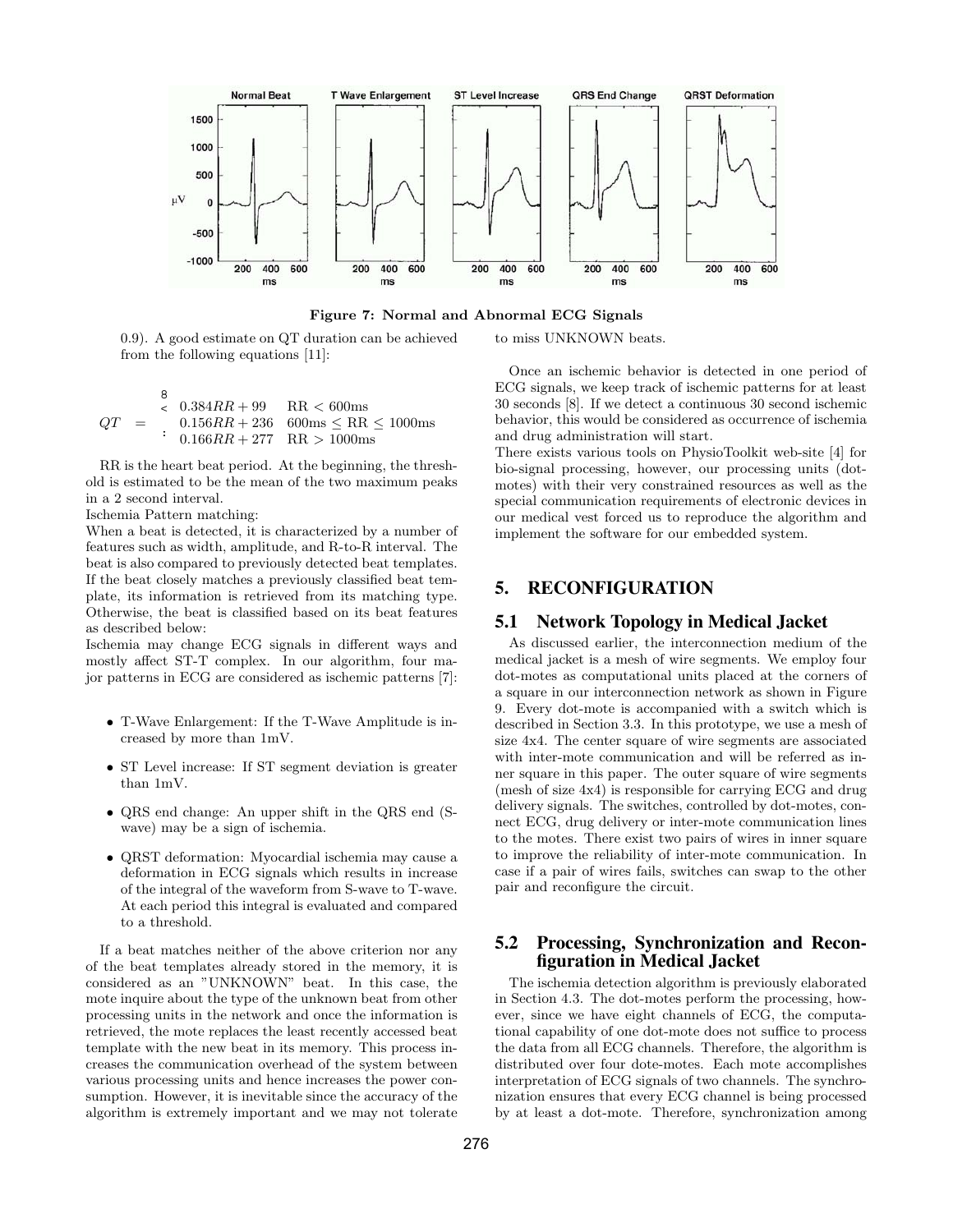

**Figure 9: Network Topology**

dot-motes is inevitable. Furthermore, in case of fault occurrence, the network is repaired in reconfiguration stage. Once ischemia is detected, appropriate signals are sent to the drug delivery units. As for drug delivery units, due to some limitations, we do not utilize actual drug delivery units. Instead we exploit a Pocket PC for monitoring purposes. We emphasis that the pocket PC does not carry out any computations for ischemia detection algorithm.

The only communication protocol that is available on dotmotes is UART  $(I^2C \text{ still is not fully functional on mica2dots),$ hence all processing, synchronization and reconfiguration tasks are carried out through the UART protocol. Therefore, tasks are executed sequentially as shown in Figure 10.



**Figure 10: Task Multiplexing in Medical Jacket Network**

According to [8], when ischemia happens, the ECG signals stay deformed for at least 30 seconds. Physicians recommend that the appropriate drug is administered in about

one minute once ischemia occurs. In the worst case, if a fault occurs at the same time when ischemia occurs, the network may require reconfiguration in order to accomplish successful drug administration. If ischemia is detected suddenly after synchronization/reconfiguration phase, the circuit will be reconfigured in the next synchronization/reconfiguration phase which takes 5*T* and drug is administered in the first upcoming drug delivery phase which is  $5T + 4T$  away from the time ischemia is detected. The time limit for drug administration is 60 seconds, therefore:

$$
30 + 9T \le 60\tag{1}
$$

We chose  $T = 2.5$ *sec*. Decreasing the time T would decrease the response time to the faults, however, it will increase the overhead of reconfiguration/synchronization and may affect the accuracy of processing and ischemia detection algorithm since the data sent by the ECG device during drug delivery or synchronization/reconfiguration process is lost. No data flow control mechanism is designed by the manufacturer of the ECG device. The ECG device transmits its data at 115200 bps.

The motes communicate with each other using UART. The interconnection reconfiguration algorithm needs to maintain a broadcast medium in the face of link failures. The general idea of the algorithm is that the nodes collect connectivity information by sending ping messages to each other periodically at synchronization/reconfiguration phase. When a node notices that it has not received a response from one or more nodes within some timeout period, the node attempts to reconfigure its local switch to regain connectivity. Because a node has a map of the interconnect topology (based on the results of sending ping messages) it can determine how the network has been partitioned. In our prototype, there are only four nodes. Therefore, the only partitions possible are horizontal, vertical, or a corner partitions. In the case of a horizontal (vertical) partition there are two groups of two nodes. Because a node's horizontal and vertical connectivity are independent, a dot-mote is able to change its horizontal connectivity without affecting its vertical connectivity (and vice versa. When a node detects a horizontal (vertical) partition, it only changes its vertical (horizontal) connectivity bus. In the case of a corner partition, a single node is partitioned from the other three. The single node must change both its horizontal and vertical data bus. In the three node partition, only the two adjacent nodes can affect the connectivity. A broadcast algorithm is designed to check the connectivity of the network periodically. In case of a partition, a token is generated to circulate among the partitioned nodes. After some predefined time, when no response is received from one or more motes, the mote which has the token sends a halt message to all the motes on the UART bus and will attempt to fix the topology based on the algorithm described before. Upon receiving the halt message, all the other motes initiate to fix the topology as well. When fixing topology is finished, they all go into the halt mote. The master mote wakes all the motes up by broadcasting a wake up message once it observes that the network is fixed and connected again. In our implementation, each node is connected to two horizontal and two vertical buses. Therefore, in the worst case, three faults can be sustained while maintaining connectivity.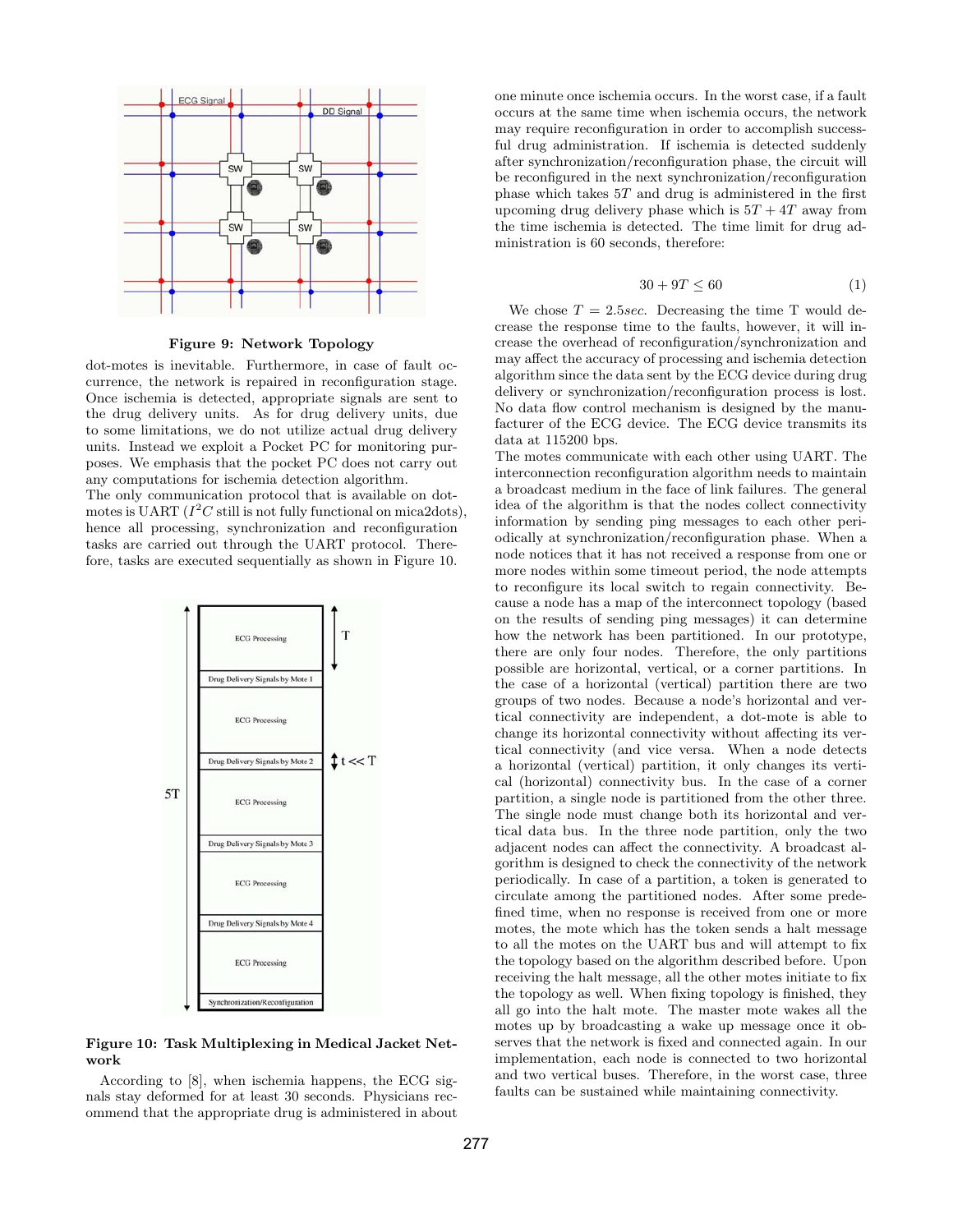# **6. EXPERIMENTAL ANALYSIS**



**Figure 11: Medical Jacket Prototype**

This section presents various experimental analysis performed on our medical jacket. Initially we present a picture of our prototype in Figure 11. As shown in the picture, a PC sends ECG signal (extracted from ECG database) to the medical jacket and a pocket PC is employed as a drug delivery unit (for only monitoring purposes). Our medical jacket is designed such that it could be attached to the ECG device introduced in Section 3.4, however, for experimental analysis, we used already recorded benchmarks.

All the experiments are carried out with real ECG signals. We used ECG signals from MIT-BIH Arrhythmia Database. The MIT-BIH Arrhythmia Database contains 48 half-hour excerpts of two-channel ambulatory ECG recordings, obtained from 47 subjects studied by the BIH Arrhythmia Laboratory between 1975 and 1979. The recordings were digitized at 360 samples per second per channel with 11-bit resolution over a 10 mV range. We used 25 of 48 complete records freely available from PhysioNet [3]. We also downsampled all the benchmarks to 250 samples per second to facilitate the compatibility with our ECG device. Each MIT-BIT record has the recordings of two channel, therefore, in order to generate ECG signals for 8 channels, each record is replicated and redundantly broadcasted.

The signals extracted from database are sent to the medical jacket by a PC through UART. The data format of PC is exactly the same as ECG device. Hence, our medical jacket is fully functional when we replace the PC with the ECG device.

In the first set of experiments, we measured the latency of fault detection and circuit reconfiguration for various types of faults as shown in Table 1. Wire faults in general are referred to wire disconnection in the network. V/H wire faults refer to vertical/horizontal partitions of the broadcast medium. Corner wire faults refer to corner partitions. ECG and drug delivery faults refer to the disconnection of wires responsible for carrying ECG and drug delivery signals. Finally, mote fault corresponds to the loss of dot-motes (due to either physical failures or power outage).

The next set of experiments are performed on power consumption versus reliability trade-offs of the medical jacket. If we decrease the number of dot-motes on the jacket, we reduce the power consumption while the reliability of the system degrades. A summary on the maximum number of faults which can be tolerated while the system is still functional is presented in Table 2.

| Fault           | $\rm{Fault}$ | Detection           |
|-----------------|--------------|---------------------|
| Type            | Detection    | $+$ Reconfiguration |
|                 | Time (msec)  | Time (msec)         |
| $V/H$ Wire      |              |                     |
| Fault           | 58           | 63                  |
| Corner Wire     |              |                     |
| Fault           | 59           | 67                  |
| <b>ECG Wire</b> |              |                     |
| Fault           |              | 9                   |
| Drug Delivery   |              |                     |
| Wire Fault      |              | 5                   |
| Mote Fault      | 92           |                     |

**Table 1: Fault Detection/Reconfiguration Time**

|                                             | Power       | $#$ of Failed | Worst Case $#$  |
|---------------------------------------------|-------------|---------------|-----------------|
| $\stackrel{\text{\# of}}{\text{Dot-Motes}}$ | Consumption | Motes         | of Failed Wires |
|                                             | ʻmW         | Tolerated     | Tolerated       |
|                                             |             |               |                 |
|                                             | הר          |               |                 |
|                                             |             |               |                 |

**Table 2: Power Consupmtion/Reliability of the Medical Jacket**

Moreover, in Table 3 we present a brief summary on the processing time required for ischemia detection on each channel of ECG device on average. As shown, the processing time increases largely with complex ECG signals of the MIT-BIT benchmarks.

| Signal     | Sample/Channel) | Sample |
|------------|-----------------|--------|
| Complexity | Processing      | Rate   |
|            | Time (usec)     | Hz     |
| Average    |                 | 250    |
| Highest    |                 | 251    |

#### **Table 3: Computational Capability of Dot-Motes**

Finally Table 4 illustrates the number of "UNKNOWN" new beat templates generated for each MIT-BIT record in various configurations of our medical jacket. As mentioned before, dot-motes are very constrained in terms of their resources. Their limited memory size allow us to store a limited number of templates. Moreover, once the number of dot-motes decreases due to the faults, since the remaining motes must process more ECG channels, the amount of memory assigned for storing beat template decreases. Therefore, the system experiences more new unknown templates and the inter-mote communication traffic increases. Second column in Table 4 refers to the number of unknown beat template when the medical jakcet employs four motes. The third and the fifth columns represents the case where a fault has occurred and the medical jacket is functioning with two or one mote respectively. The forth column illustrates in percentage how the number of new templates are increased in the 2-mote configuration compared to the 4-mote configuration. The sixth column shows the same comparison between 1-mote and 2-mote configurations.

#### **7. CONCLUSION AND FUTURE WORKS**

Our project promises to make advances in sensors, materials, and system architecture for intelligent garments. In